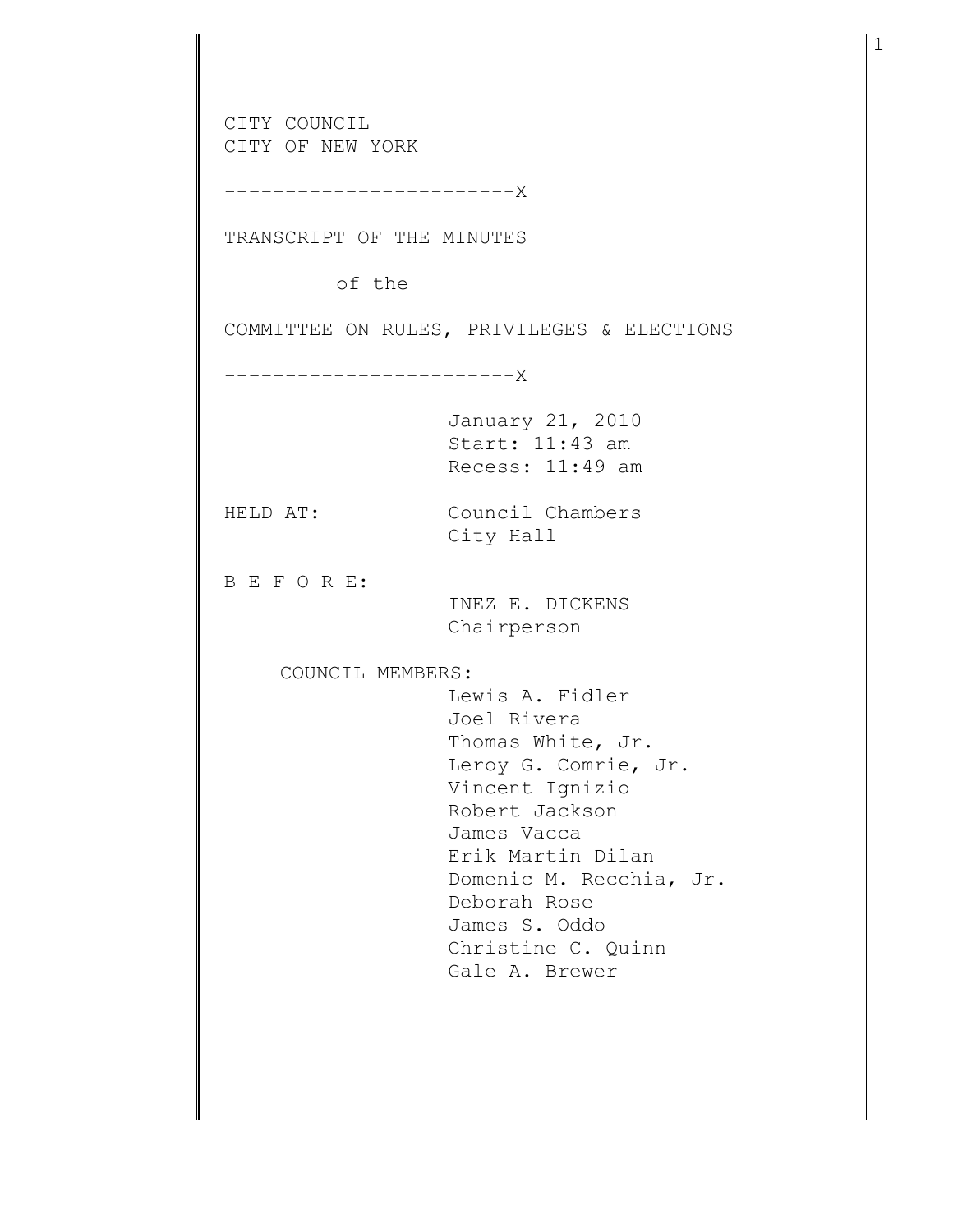| $\mathbf 1$  | COMMITTEE ON RULES, PRIVILEGES & ELECTIONS 2       |
|--------------|----------------------------------------------------|
| $\mathbf{2}$ | CHAIRPERSON DICKENS: Good morning                  |
| 3            | and welcome to the Committee on Rules, Privileges  |
| 4            | and Elections. My name is Inez E. Dickens and I    |
| 5            | Chair this Committee.                              |
| 6            | Before we begin, I'd like to                       |
| 7            | introduce the other members of the Committee who   |
| $8\,$        | are present. Council Member Lew Fidler from        |
| $\mathsf 9$  | Brooklyn; Council Member Joel Rivera, our Majority |
| 10           | Leader from the Bronx; Council Member Thomas White |
| 11           | from Queens; Council Member and our Deputy         |
| 12           | Majority Leader, Leroy Comrie of Queens. We have   |
| 13           | also with us Council Members Vinnie Ignizio,       |
| 14           | Robert Jackson, Jimmy Vacca, Erik Dilan, and       |
| 15           | Domenic Recchia. I want to--                       |
| 16           | SERGEANT-AT-ARMS: Keep it down,                    |
| 17           | please, keep it down. [Off mic] a seat.            |
| 18           | CHAIRPERSON DICKENS: I also want                   |
| 19           | to acknowledge the Committee attorney Barbara      |
| 20           | Butler.                                            |
| 21           | Today, the Rules Committee will be                 |
| 22           | considering a resolution to recommend all standing |
| 23           | committees and subcommittees to bear the titles as |
| 24           | set forth in Resolution number 1. Also, the Rules  |
| 25           | Committee will be considering approving membership |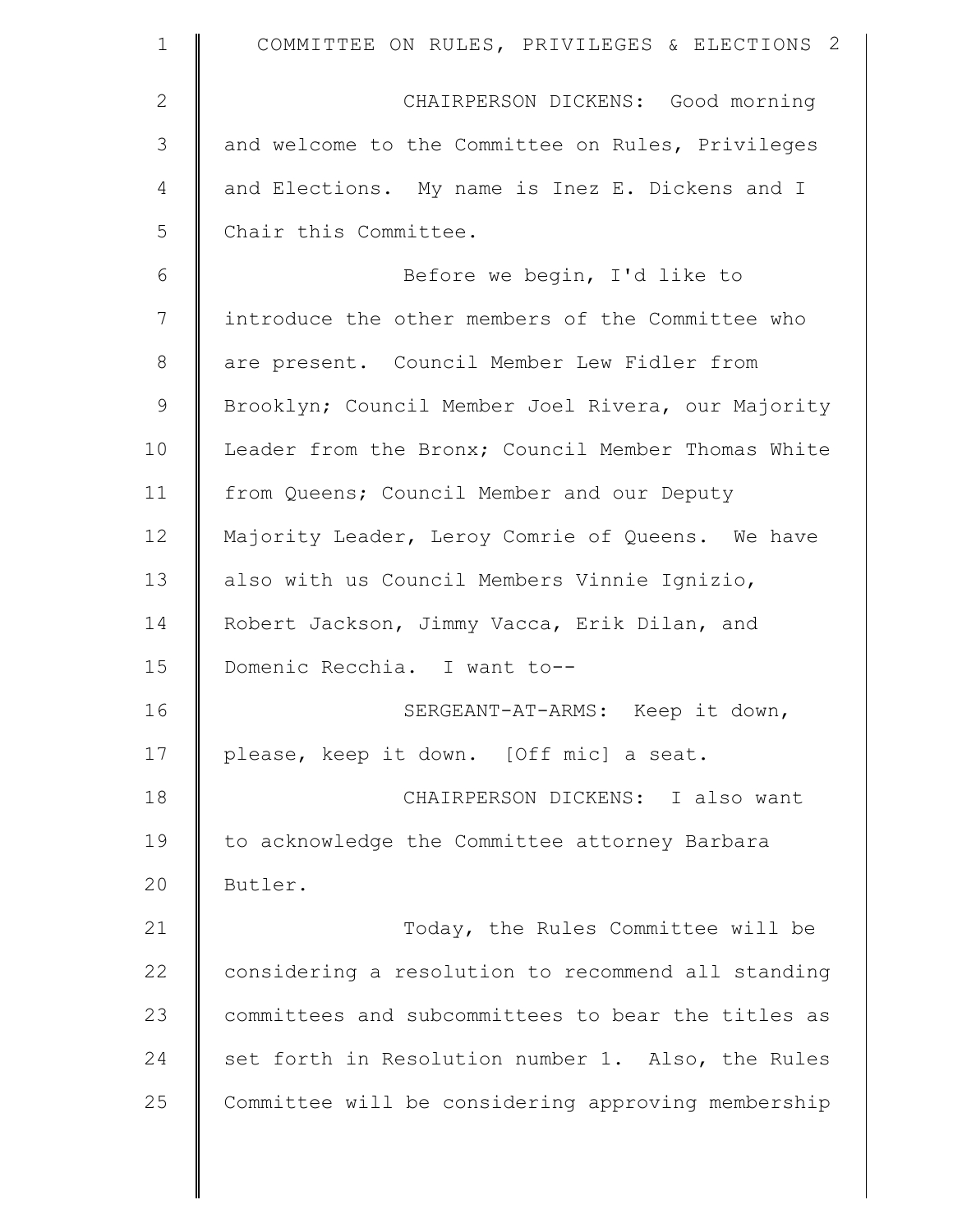| $\mathbf 1$    | COMMITTEE ON RULES, PRIVILEGES & ELECTIONS 3       |
|----------------|----------------------------------------------------|
| $\overline{2}$ | changes to certain Standing Committees and the     |
| 3              | subcommittees.                                     |
| 4              | The proposed changes to Standing                   |
| 5              | Committees are as set forth in M7. Any comments    |
| 6              | will be limited to two minutes maximum. Are there  |
| 7              | any members who wish to comment?                   |
| $8\,$          | [Pause]                                            |
| $\mathcal{G}$  | [Off mic]                                          |
| 10             | CHAIRPERSON DICKENS: Council                       |
| 11             | Member Comrie.                                     |
| 12             | COUNCIL MEMBER COMRIE: I want to                   |
| 13             | thank my colleagues for giving me the privilege    |
| 14             | and the honor of serving as the Chair of the       |
| 15             | Committee on Land Use. I find it humbling to know  |
| 16             | that so many Council Members have come up to me to |
| 17             | thank me and to wish to continue to work with me   |
| 18             | in a capacity I've--as I've always had my          |
| 19             | privilege to work with you over the past eight     |
| 20             | years and also to the new members to have an       |
| 21             | opportunity to work with you in this capacity to   |
| 22             | ensure that your communities are represented in    |
| 23             | the best way possible as we go through the land    |
| 24             | use process. Again, I'm honored and humbled and    |
| 25             | privileged and I look forward to working with all  |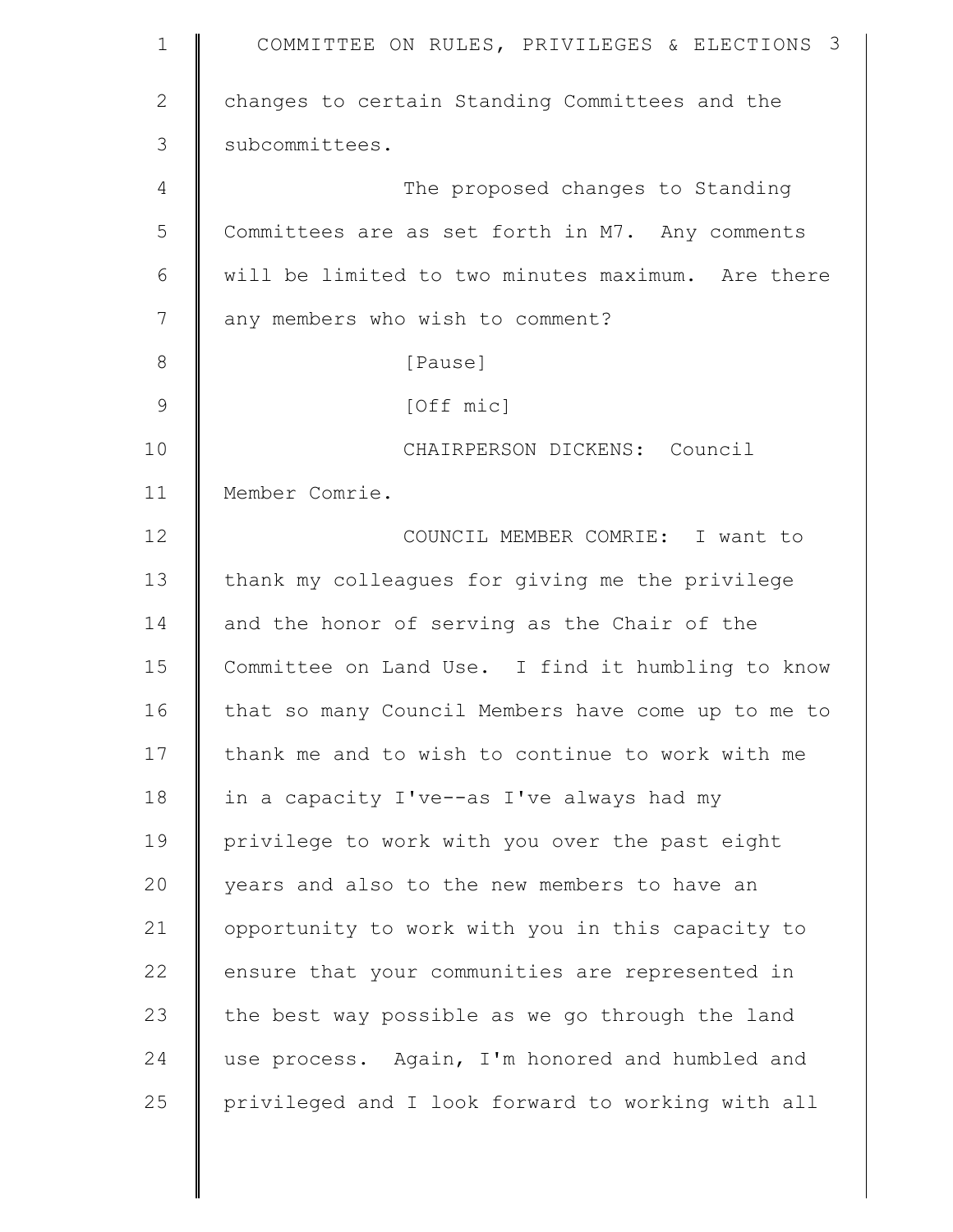| $\mathbf 1$   | COMMITTEE ON RULES, PRIVILEGES & ELECTIONS 4      |
|---------------|---------------------------------------------------|
| $\mathbf{2}$  | of you directly on those issues in your district. |
| 3             | Thank you, Madam Chair.                           |
| 4             | CHAIRPERSON DICKENS: Thank you,                   |
| 5             | Council Member. We've also been joined by Council |
| 6             | Member Deborah Rose from Staten Island.           |
| 7             | Seeing no further comments, we will               |
| 8             | now take the vote.                                |
| $\mathcal{G}$ | WILLIAM MARTIN: Coupled, right?                   |
| 10            | CHAIRPERSON DICKENS: Coupled, yes.                |
| 11            | WILLIAM MARTIN: William Martin,                   |
| 12            | Committee Clerk, roll call on the Committee on    |
| 13            | Rules, Privileges and Elections, Resolution 1 and |
| 14            | M7. Council Member Dickens.                       |
| 15            | CHAIRPERSON DICKENS: Aye.                         |
| 16            | WILLIAM MARTIN: Rivera.                           |
| 17            | COUNCIL MEMBER RIVERA: I vote aye,                |
| 18            | I vote aye on all.                                |
| 19            | WILLIAM MARTIN: Comrie.                           |
| 20            | COUNCIL MEMBER COMRIE: Aye on all.                |
| 21            | WILLIAM MARTIN: Fidler.                           |
| 22            | COUNCIL MEMBER FIDLER: May I be                   |
| 23            | very briefly excused to explain my vote, Madam    |
| 24            | Chair?                                            |
| 25            | CHAIRPERSON DICKENS: Yes, you may.                |
|               |                                                   |
|               |                                                   |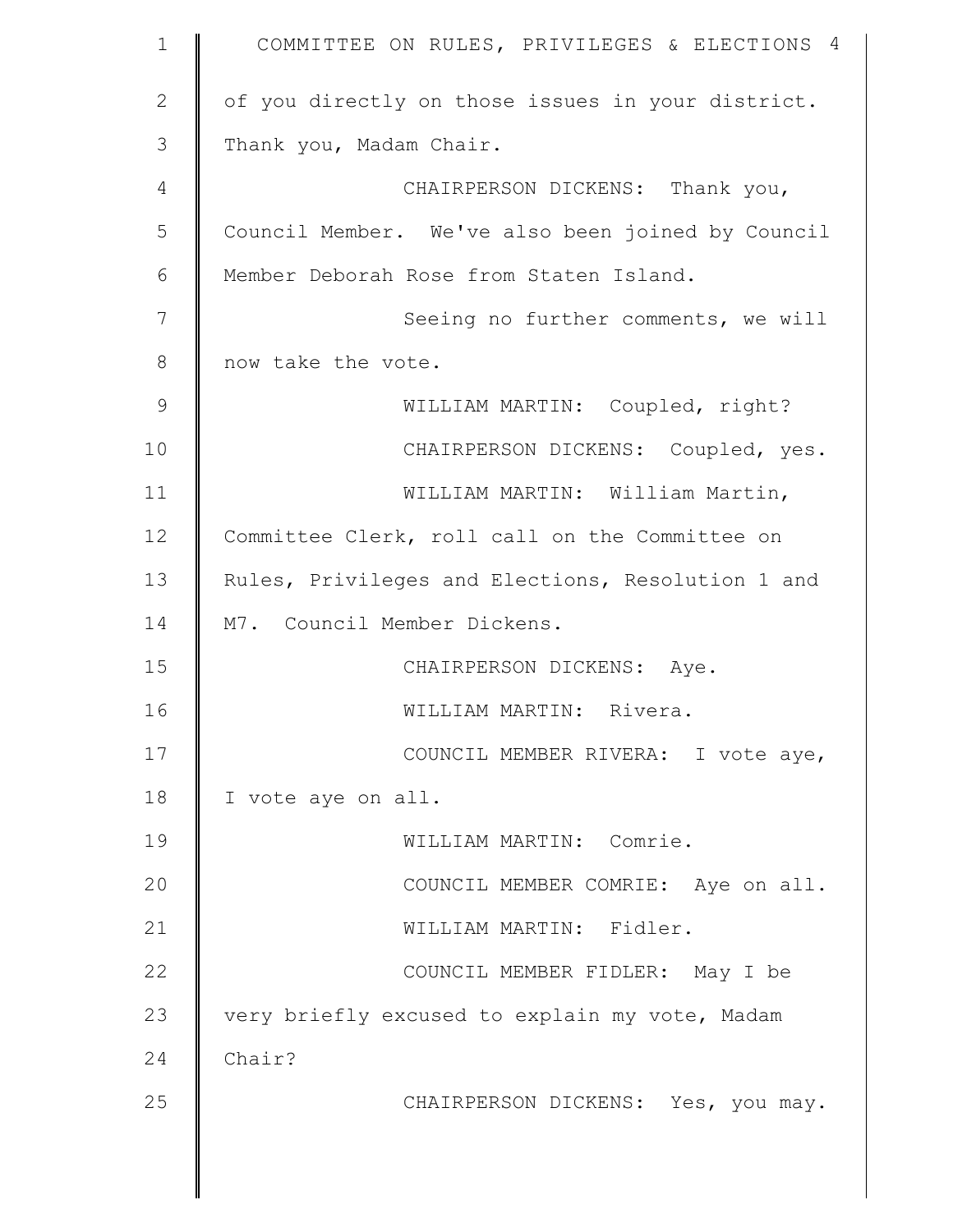| $\mathbf 1$  | COMMITTEE ON RULES, PRIVILEGES & ELECTIONS 5       |
|--------------|----------------------------------------------------|
| $\mathbf{2}$ | COUNCIL MEMBER FIDLER: Is Oddo in                  |
| 3            | the room?                                          |
| 4            | [Off mic]                                          |
| 5            | COUNCIL MEMBER FIDLER: It's a                      |
| 6            | shame, because he always quotes some famous lyric, |
| 7            | a book at a time like this so I'm going to quote   |
| $8\,$        | the Rolling Stones, which is you can't always get  |
| 9            | what you want, but if you try sometimes, you get   |
| 10           | what you need. So on that vein, I will vote aye    |
| 11           | on all.                                            |
| 12           | WILLIAM MARTIN: White.                             |
| 13           | COUNCIL MEMBER WHITE: Aye.                         |
| 14           | WILLIAM MARTIN: Jimmy and--                        |
| 15           | [Pause]                                            |
| 16           | CHAIRPERSON DICKENS: Yeah. We're                   |
| 17           | going to leave the vote open for a few minutes.    |
| 18           | WILLIAM MARTIN: Current vote.                      |
| 19           | [Pause]                                            |
| 20           | WILLIAM MARTIN: Oddo.                              |
| 21           | COUNCIL MEMBER ODDO: Yes.                          |
| 22           | WILLIAM MARTIN: Current vote on                    |
| 23           | the Committee on Rules is six in the affirmative,  |
| 24           | zero in the negative, no abstentions. Council      |
| 25           | Members, please sign the Committee reports. Thank  |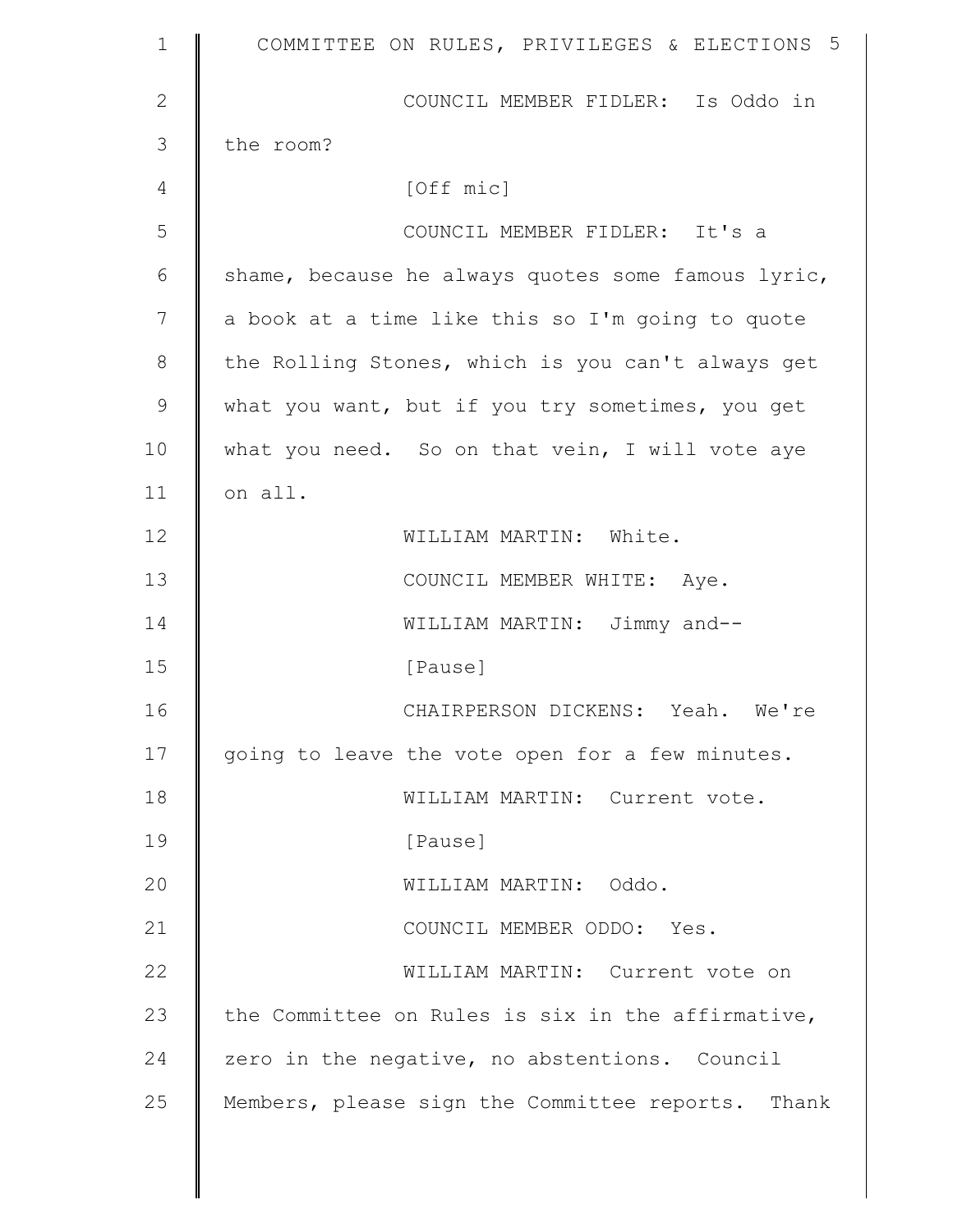| $\mathbf 1$   | COMMITTEE ON RULES, PRIVILEGES & ELECTIONS 6    |
|---------------|-------------------------------------------------|
| $\mathbf{2}$  | you.                                            |
| 3             | [Off mic]                                       |
| 4             | [Long pause]                                    |
| 5             | CHAIRPERSON DICKENS: Excuse me,                 |
| 6             | we've been joined Speaker Christine Quinn.      |
| 7             | SPEAKER QUINN: I vote aye on all.               |
| $\,8\,$       | CHAIRPERSON DICKENS: And we were                |
| $\mathcal{G}$ | also joined by the Minority Leader of this      |
| 10            | auspicious and wonderful body and that's Jimmy  |
| 11            | Oddo. And Council Member Gale Brewer.           |
| 12            | WILLIAM MARTIN: Final vote on the               |
| 13            | Committee on Rules is seven in the affirmative, |
| 14            | zero in the negative, no abstentions.           |
| 15            | CHAIRPERSON DICKENS: Thank you,                 |
| 16            | and this Committee on Rules, Privileges and     |
| 17            | Elections is now adjourned.                     |
| 18            |                                                 |
| 19            |                                                 |
| 20            |                                                 |
|               |                                                 |
|               |                                                 |
|               |                                                 |
|               |                                                 |
|               |                                                 |
|               |                                                 |
|               |                                                 |